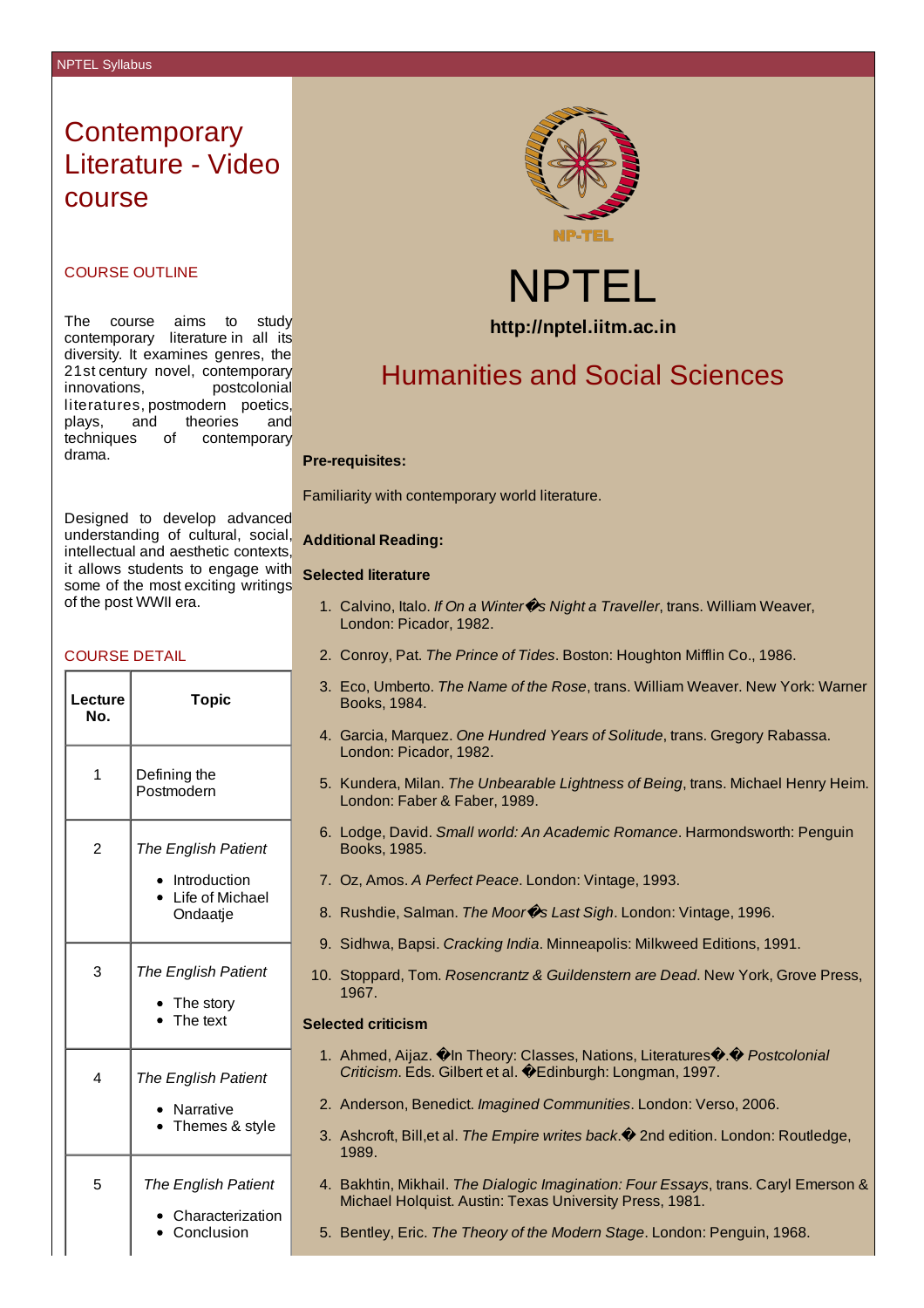|                |                                    | 6. Bigsby, Christopher. The Cambridge Companion to Modern American Culture.                                      |
|----------------|------------------------------------|------------------------------------------------------------------------------------------------------------------|
| 6              | Introduction to Drama              | Cambridge: CUP, 2006.                                                                                            |
|                |                                    | 7. Bradbury, Malcolm. The Novel Today: Contemporary Writers on Modern Fiction.<br>London: Fontana Press, 1990.   |
| $\overline{7}$ | The Dumb Waiter                    | 8. Cohan, Steven and Shires, Linda M (eds). Telling Stories: A Theoretical                                       |
|                | • Introduction<br>• Harold Pinter: | Analysis of Narrative Fiction. New York: Routledge, 1988.                                                        |
|                | Life & works                       | 9. Currie, Mark (ed). Metafiction. London: Longman, 1995.                                                        |
|                |                                    | 10. Gandhi, Leela. Postcolonial Theory. Edinburgh: Edinburgh University Press,<br>1998.                          |
| 8              | The Dumb Waiter                    | 11. Genette, Gerard. Narrative Discourse: An Essay in Method, trans. Jane E. Lewin.                              |
|                | • The story<br>$\bullet$ The text  | Ithaca: Cornell University Press, 1980.                                                                          |
|                |                                    | 12. Lodge, David (ed). Modern Criticism and Theory: A Reader. Essex: Pearson<br>Education Ltd., 1988.            |
| 9              | The Dumb Waiter                    | 13. McHale, Brian. Postmodernist Fiction. London: Methuen, 1987.                                                 |
|                | • Narrative<br>• Themes & style    | 14. Ricoeur, Paul. Marrative Time . Critical Inquiry 7, 1: 169-190, 1980.                                        |
|                |                                    | 15. Rushdie, Salman. Imaginary Homelands. London: Granta, 1992.                                                  |
| 10             | The Fall                           | 16. Walder, Dennis. Post-Colonial Literatures in English: History, Language, Theory.<br>Oxford: Blackwell, 1998. |
|                | • Life of Albert<br>Camus          |                                                                                                                  |
|                |                                    |                                                                                                                  |
| 11             | The Fall                           | <b>Hyperlinks:</b>                                                                                               |
|                | • Story                            | 1. http://elab.eserver.org/hfl0256.html                                                                          |
|                | $\bullet$ Text                     | 2. http://www.english.emory.edu/Bahri/Novel.html                                                                 |
|                |                                    | 3. http://www.nobleworld.biz/images/Abu_Baker5.pdf                                                               |
| 12             | The Fall<br>Narrative              | 4. http://findarticles.com/p/articles/mi_6986/is_1-2_5/ai_n28532800/                                             |
|                | • Themes & style                   | 5. http://www.english.emory.edu/Bahri/Sidhwa.html                                                                |
|                | Characterization<br>Conclusion     | 6. http://www.ianmcewan.com/bib/articles/chetrinescu.html                                                        |
|                |                                    | 7. http://academic.brooklyn.cuny.edu/english/melani/cs6/tan.html                                                 |
| 13             | Introduction to Short<br>Story     | 8. http://www.geocities.com/Athens/Sparta/6997/mosaic.html                                                       |
|                | $\bullet$ Salman                   | 9. http://www.enotes.com/six-degrees                                                                             |
|                | Rushdie's The<br>Firebird          | 10. http://www.levity.com/corduroy/stoppard.htm                                                                  |
|                |                                    | 11. http://www.quardian.co.uk/books/2006/aug/26/featuresreviews.quardianreview17                                 |
| 14             | Introduction to Short<br>Story     | 12. http://culturatti.com/2006/09/22/bringing-iran-to-the-west-marjane-satrapis-<br>persepolis/                  |
|                | • Hanif Kureishi's                 | <b>Coordinators:</b>                                                                                             |
|                | A Meeting, at<br>Last              | Dr. Aysha Iqbal Viswamohan<br>Department of Humanities and Social SciencesIIT Madras                             |
|                |                                    |                                                                                                                  |
| 15             | Six Degrees of<br>Separation       |                                                                                                                  |
|                | • Life & times of                  |                                                                                                                  |
|                | John Guarre<br>• Influences        |                                                                                                                  |
|                |                                    |                                                                                                                  |
| 16             | Six Degrees of                     |                                                                                                                  |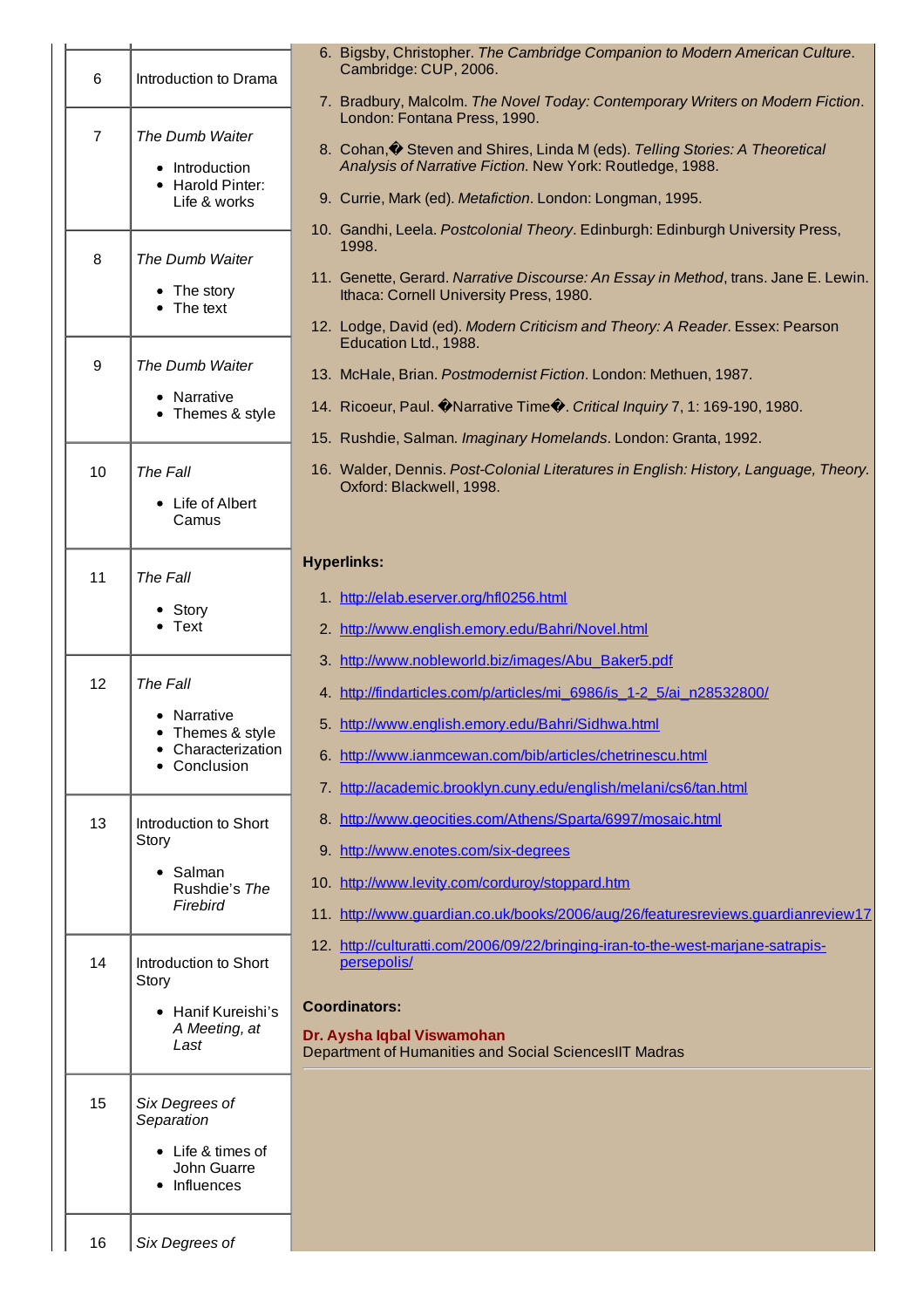|    | Separation<br>Introduction<br>Story                                                       |
|----|-------------------------------------------------------------------------------------------|
| 17 | Six Degrees of<br>Separation<br>Themes<br>Techniques                                      |
| 18 | Contd                                                                                     |
| 19 | Six Degrees of<br>Separation<br>Conclusion                                                |
| 20 | Clara<br>Introduction<br>Life of Arthur<br>Miller                                         |
| 21 | Clara<br>Story<br>Text                                                                    |
| 22 | Clara<br>Narrative<br>Themes & style<br>Characterization<br>Conclusion                    |
| 23 | Asian-American<br>Literature<br>Introduction                                              |
| 24 | Asian-American<br>Literature                                                              |
| 25 | Amy Tan's The Joy<br><b>Luck Club</b>                                                     |
| 26 | Contd                                                                                     |
| 27 | Dogg's Hamlet,<br>Cahoot's Macbeth<br>Life of Tom<br>Stoppard<br>Stoppard's<br>Influences |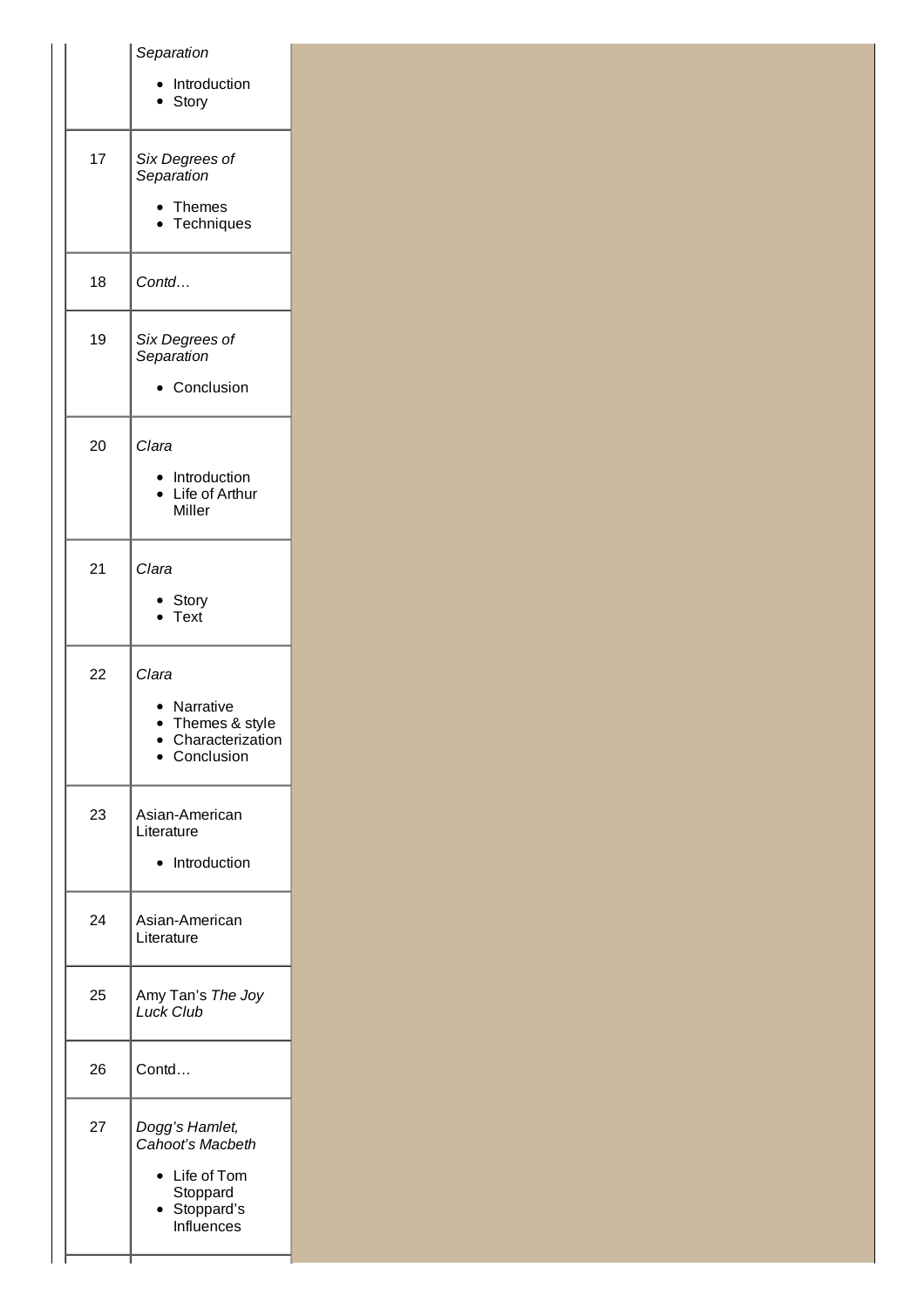| 28 | Dogg's Hamlet,<br>Cahoot's Macbeth<br>Introduction<br>• Story          |
|----|------------------------------------------------------------------------|
| 29 | Dogg's Hamlet,<br>Cahoot's Macbeth<br>$\bullet$ Themes<br>Techniques   |
| 30 | Contd                                                                  |
| 31 | Dogg's Hamlet,<br>Cahoot's Macbeth<br>• Characterization<br>Conclusion |
| 32 | The Remains of the<br>Day<br>Introduction<br>Life of Kazuo<br>Ishiguro |
| 33 | The Remains of the<br>Day<br>• The story<br>$\bullet$ The text         |
| 34 | The Remains of the<br>Day<br>• Themes<br>Techniques                    |
| 35 | The Remains of the<br>Day<br>Characterization<br>Conclusion            |
| 36 | Nagamandala<br>· Introduction<br>Life of Girish<br>Karnad              |
| 37 | Nagamandala<br><b>Story</b><br>Text                                    |
|    |                                                                        |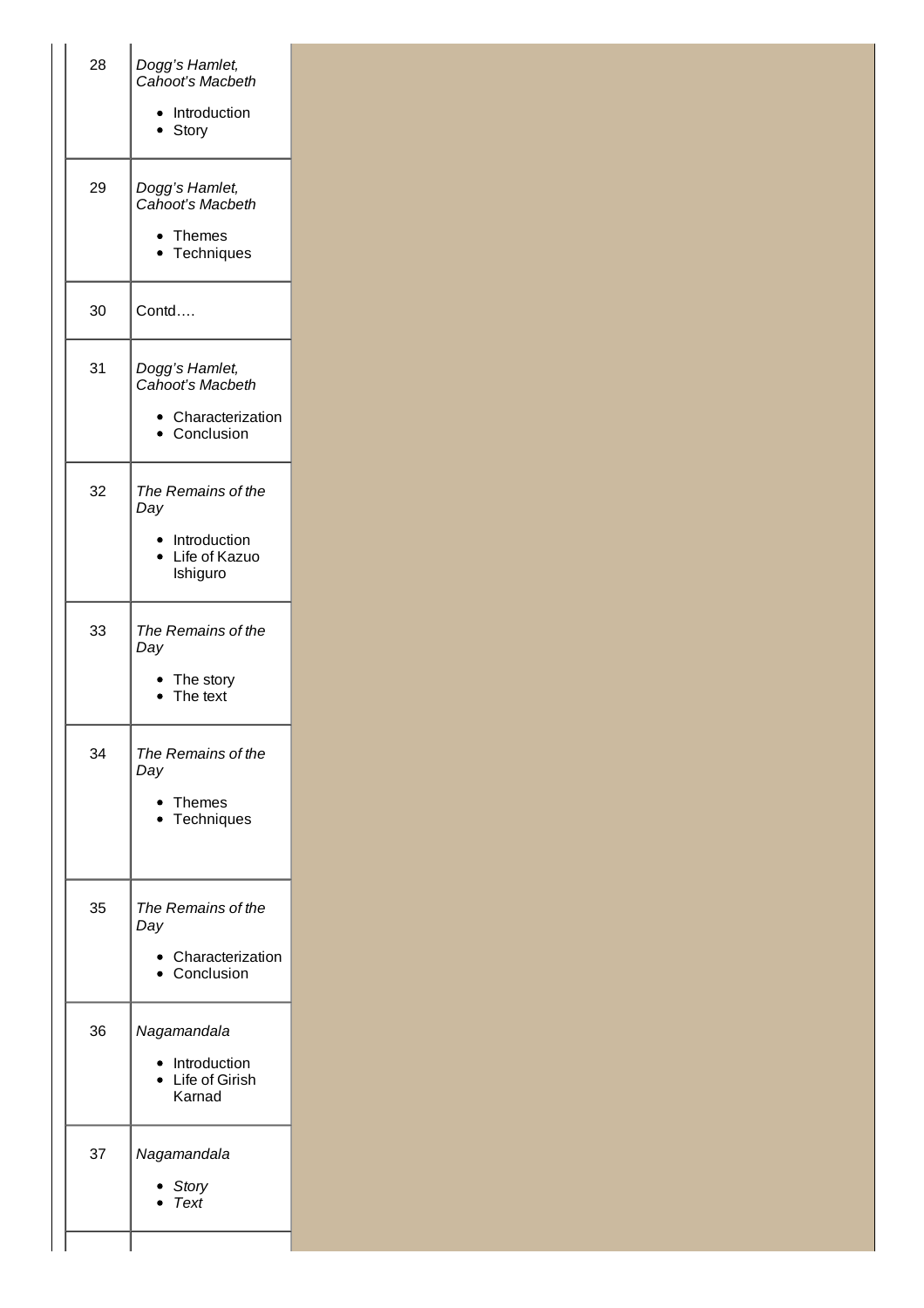| 38                 | Nagamandala                                                                                                                                                                                                        |
|--------------------|--------------------------------------------------------------------------------------------------------------------------------------------------------------------------------------------------------------------|
|                    | • Conclusion                                                                                                                                                                                                       |
|                    |                                                                                                                                                                                                                    |
| 39                 | Selected Poems:                                                                                                                                                                                                    |
|                    | Introduction to<br>٠<br>Poetry                                                                                                                                                                                     |
|                    | Philip Larkin:<br>Ambulances<br>Pablo Neruda: Ode to<br>Clothes<br>Adrienne Rich: Rape<br>and Amnesia<br>Ted Hughes: The<br><b>Thought Fox</b><br>Michael Ondaatje:<br>Application for a<br><b>Driving License</b> |
|                    |                                                                                                                                                                                                                    |
| 40                 | Maya Angelou<br>• Life and works                                                                                                                                                                                   |
|                    | On the Pulse of<br>٠<br>the Morning<br>• Themes & style                                                                                                                                                            |
|                    |                                                                                                                                                                                                                    |
| <b>References:</b> |                                                                                                                                                                                                                    |
|                    | 1. Camus, Albert. The Fall. $\bigcirc$<br>London: Penguin, 1963.                                                                                                                                                   |
|                    | 2. Guare, John. Six Degrees of<br>Separation. New York:<br>Vintage, 1994.                                                                                                                                          |
|                    | 3. Ishiguro, Kazuo. The<br>Remains of the Day. New<br>York: Vintage, 1993.                                                                                                                                         |
|                    | 4. Karnad, Girish.<br>Nagamandala. New Delhi:<br>OUP, 1990.                                                                                                                                                        |
|                    | 5. Kureishi, Hanif. �A Meeting,<br>At Last <sup>2</sup> . In Telling Tales.<br>Nadine Gordimer (ed).<br>London: Bloomsbury, 2004.                                                                                  |
|                    | 6. Miller, Arthur. Clara. In<br>Plays: Four. London:<br>Methuen, 1981.                                                                                                                                             |
|                    | 7. Ondaatje, Michael. The<br>English Patient. London:<br>Picador, 1992.                                                                                                                                            |
|                    | 8. Pinter, Harold. The Dumb<br>Waiter. In Complete Works<br>of Harold Pinter. Vol 1. New<br>York: Grove, 1994.                                                                                                     |
|                    | 9. Rushdie, Salman.<br><b>◆Firebird◆. In Telling</b><br>Tales.                                                                                                                                                     |
|                    | 10. Stoppard, Tom. Dogg $\hat{\mathcal{C}}$ s<br>Hamlet, Cahoot Os Macbeth.<br>London: Faber & Faber,                                                                                                              |